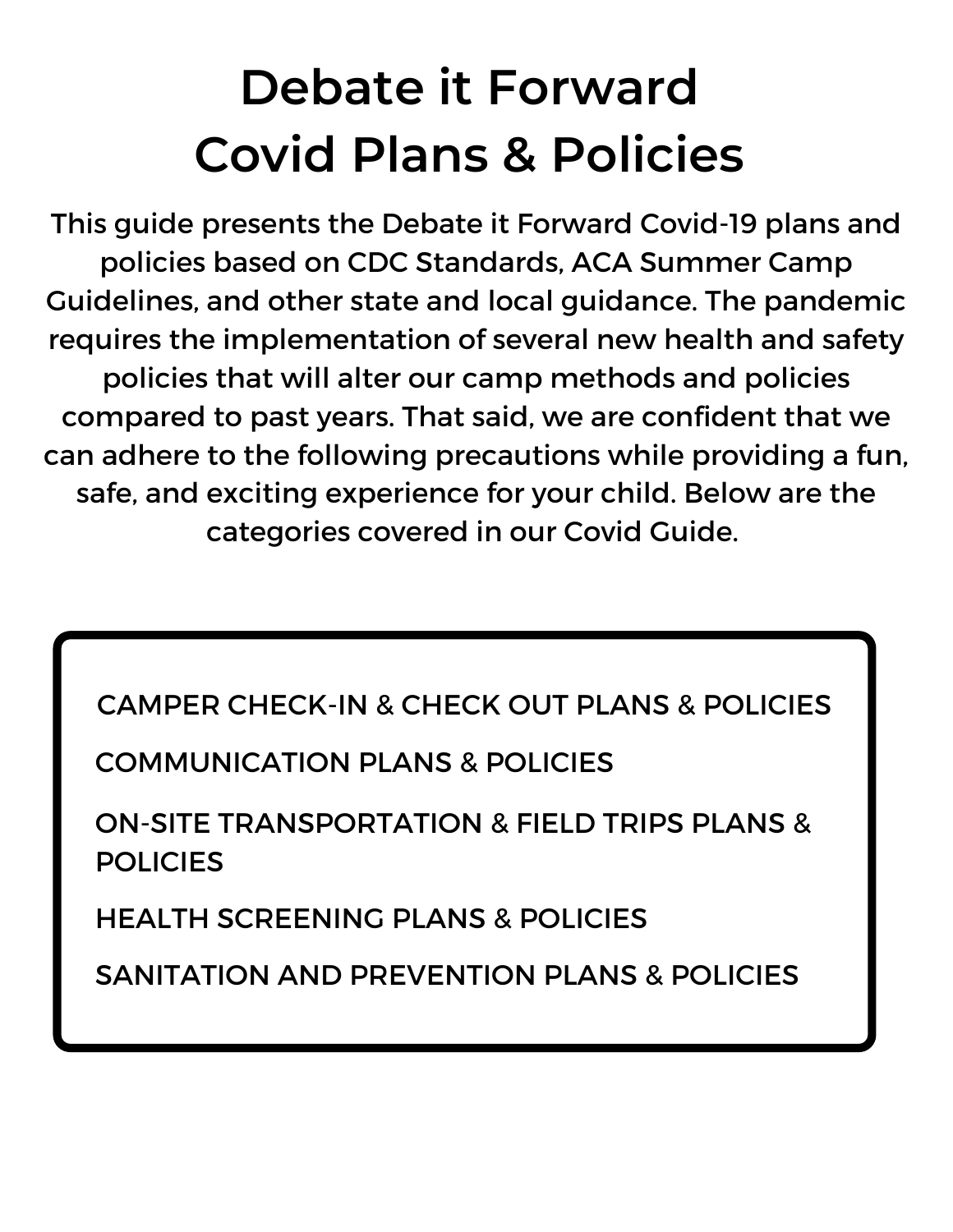#### **Camper Check-In and Out Plans**

- Guardian will either walk or drive their child to the **designated drop-off point** (marked by signage and staff) and staff will escort them on-site.
- All camp enrollment must be done in advance--**we cannot accept walk-ins**.
- Before guardian departs, we will take their child's temperature (no contact) and run a brief health screening questionnaire. **If a child has symptoms or a temperature above 100.4°F, they will not be able to remain on-site** and must leave with their guardian.

### **Communications Plans**

- Every staff member will be trained on DiF covid procedures and policies but we will also have a **designated Covid Point Person (CPP)** for each camp session. Each family will be provided the contact information for the CPP.
- Staff will lead campers through a **camp safety course** each session on the first day. All policies that are pertinent and require campers to take a specific action will be communicated.
- In accordance with state and local laws and regulations, if there's a positive case or potential exposure:
	- Debate it Forward will **notify local health officials** while maintaining confidentiality in accordance with the Americans with Disabilities Act.
	- Debate it Forward will **promptly inform all families** of the previous and current week of a potential exposure. **Families will be given the option to swap to virtual camp or continue to participate for the remainder of the week.**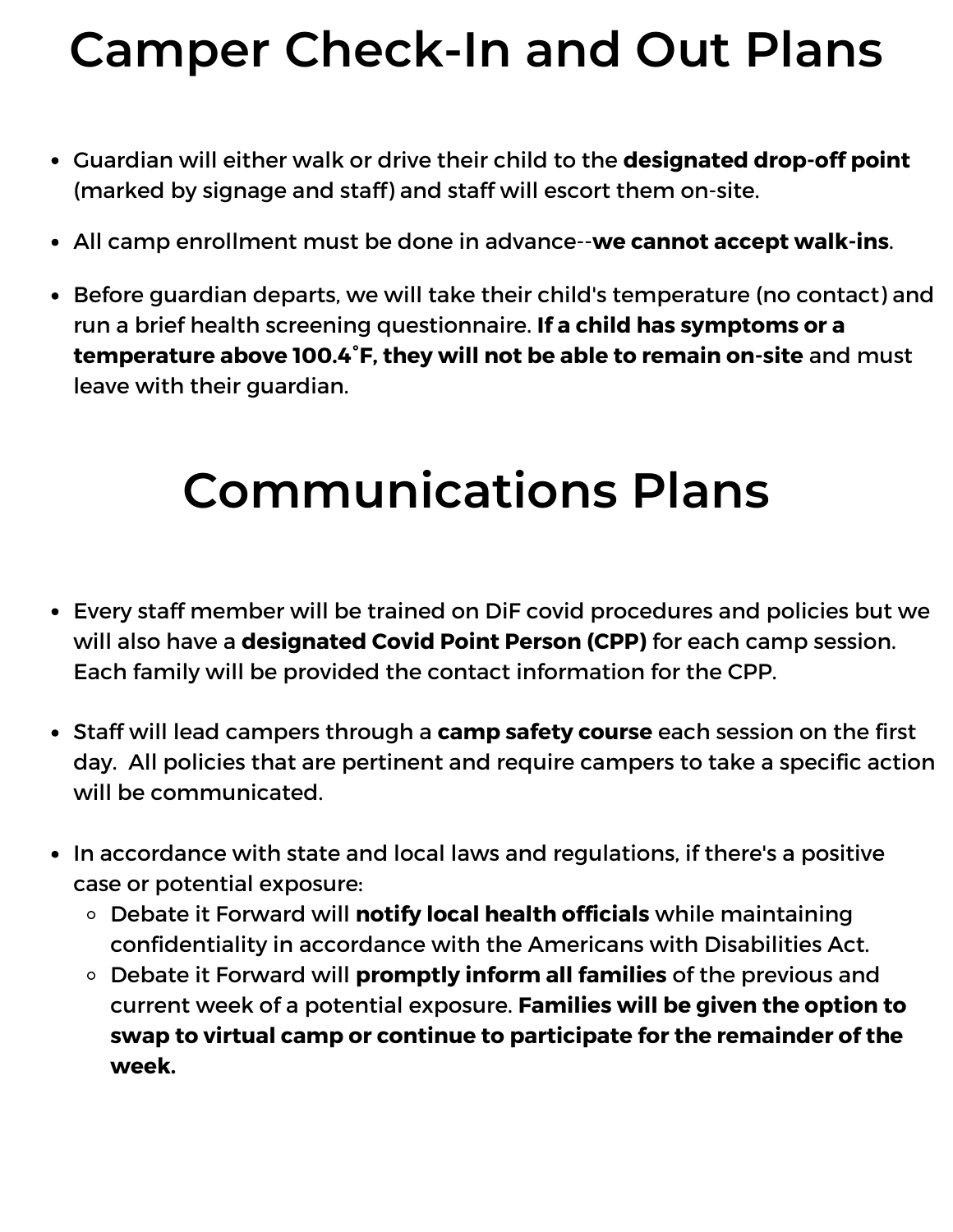# **On-Site Transportation & Field Trips**

- DiF will use **pre-determined (CDC Informed) health-based standards** to determine if it's appropriate participate in field trips. If it's unsafe to do so, we will not run any field trips or utilize bussing in any way. If we are able to run field trips:
	- Campers will **sanitize their hands** before getting on the bus.
	- The staff will **disinfectant the interior of the bus** before & after each use.
	- **Physical distancing** will be maximized on the bus and stagger seating, if possible.
	- Depending on student numbers, we may split the group in half and add a second bus.
	- Everyone on the bus and on the field trips will be wearing **face masks**.
	- Campers must sit in the **same seat** both to and from the trip.
	- Bus windows will **remain open** all day to increase air circulation.
	- We will only take field trips to locations that have made **covid adaptations** (enhanced health and cleaning procedures, limited occupancy).

### **Health Screening Plans**

- Parents are asked to take their **child's temperature daily in the 3 days prior to beginning camp**. If a child has a fever in this window, the camper must wait to attend camp until they've been fever free for 3 days unmedicated.
- All staff & campers will be s**creened daily for any observable illness and fever**. Staff and campers who have a temperature of greater than 100.4 degrees are not permitted into the program and are required to be unmedicated fever free for at least 72 hours with a negative covid test.
- If a camper gets sick during camp (fever, covid symptoms, etc), **the child will be isolated and the child must be picked up immediately.**
- If a camper or staffer tests positive, they can return to camp when:
	- They are **fever-free for at least 72 hours** without the use of medicine that reduces fevers
	- **Other symptoms have improved**
	- **At least 10 days have passed** since their symptoms first appeared and since they tested positive for COVID-19.